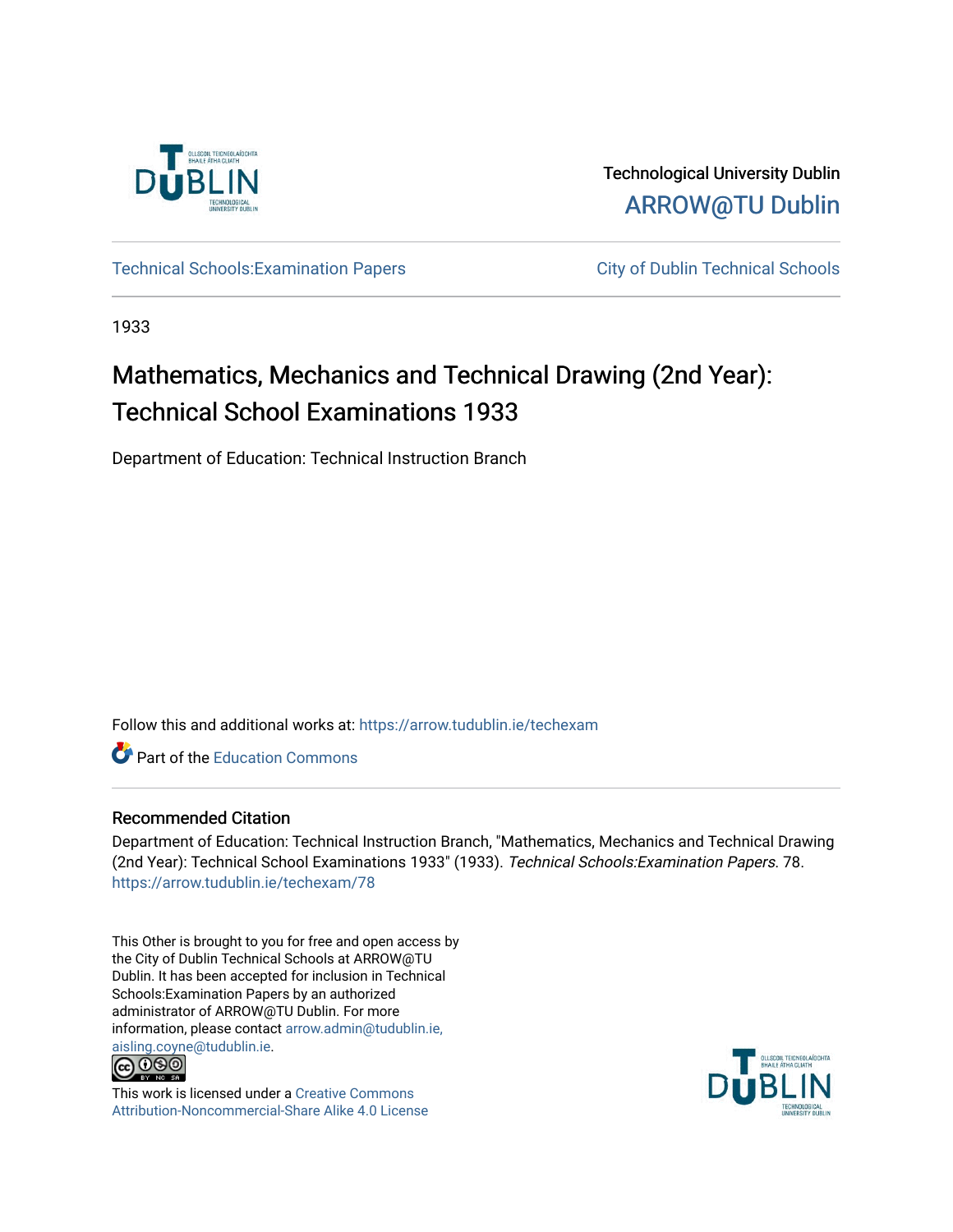# COURSE IN ELECTRICAL ENGINEERING.

 $(52)$ 

ROINN OIDEACHAIS. **AN** (Department of Education.)

BRAINSE AN CHEARD-OIDEACHAIS. (Technical Instruction Branch.)

TECHNICAL SCHOOL EXAMINATIONS. 1933.

#### MECHANICS AND TECHNICAL **MATHEMATICS,** DRAWING.

(Second Year.)

Tuesday, May  $30th-7$  to 10 p.m.

Examiner-R. G. ALLEN, ESQ., B.SC., A.R.C.SC.I., M.I.E.E.

Co-Examiner-PEADAR A. MACCIONNAITH, M.SC., A.C.SC.I.

## **GENERAL INSTRUCTIONS.**

 $\mathcal{A}_i$ 

You are carefully to enter on the Answer Book and Envelope supplied your Examination Number and the subject of examination, but you are not to write your name on either. No credit will be given for any Answer Book upon which your name is written, or upon which your Examination Number is not written.

You must not have with you any book, notes or scribblingpaper, except the book of logarithms supplied to you.

You are not allowed to write or make any marks upon your paper of questions.

You must not, under any circumstances whatever, speak to or communicate with another candidate; and no explanation of the subject of the examination may be asked for or given.

You must remain seated until your answer-book has been taken up, and then leave the examination-room quietly. You will not be permitted to leave before the expiration of twenty minutes from the beginning of the examination, and will not be re-admitted after having once left the room.

If you break any of these rules, or use any unfair means, you are liable to be dismissed from the examination, and your examination may be cancelled by the Department.

Three hours are allowed for this paper. Answer-books, unless previously given up, will be collected at 10 p.m.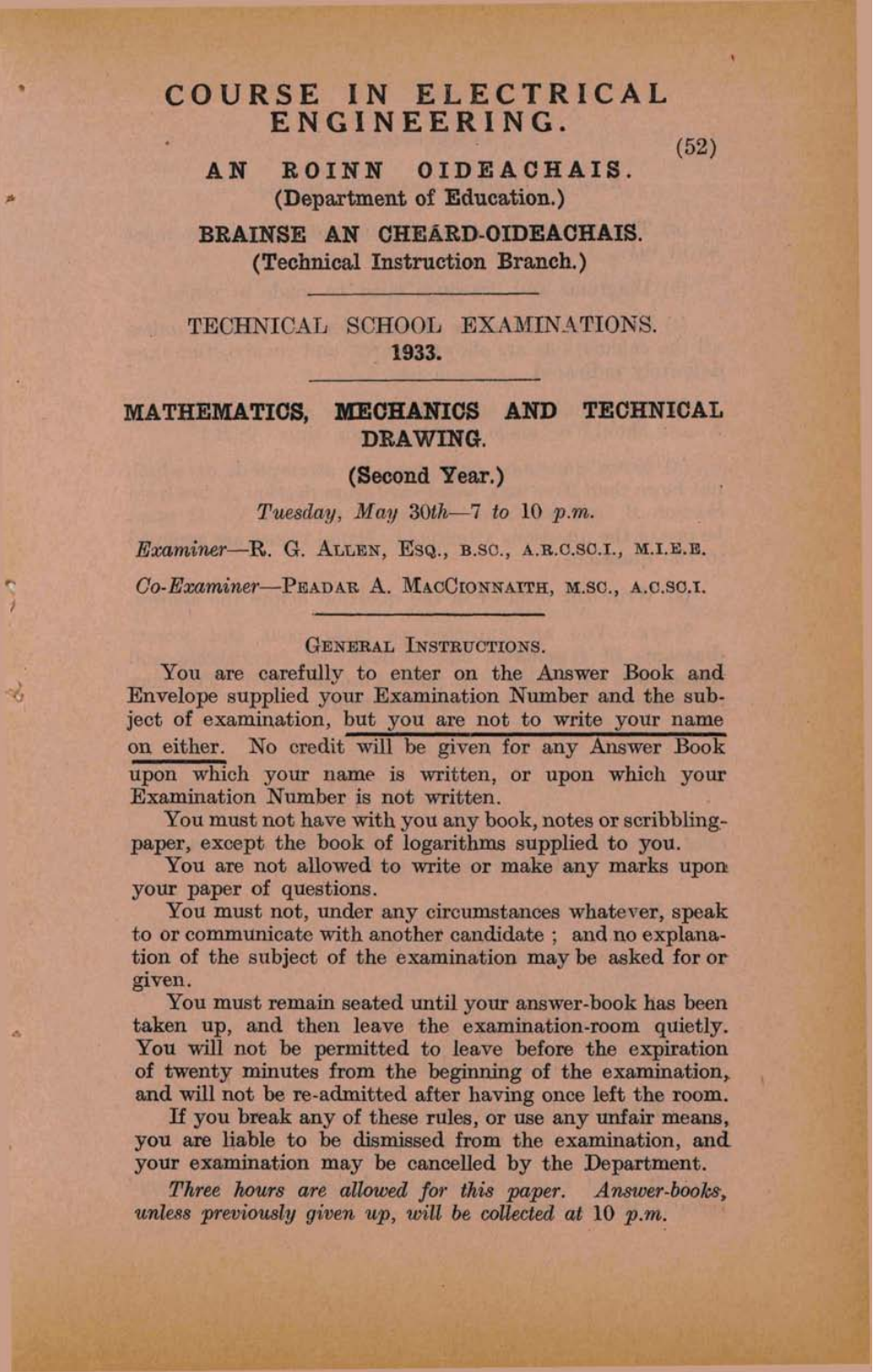# $\overline{2}$

### INSTRUCTIONS.

Read the General Instructions on page 1.

 $(a)$  The working of the questions and the answers must be in ink.

(b) Diagrams and drawings must be made in pencil.

(c) Full credit cannot be obtained for any question unless all the calculations are shown clearly, and construction-lines definitely indicated.

Where calculations are made with the aid of the slide-rule a note should be made in the margin, thus-(S.R.).

(d) Seven questions only may be attempted, of which not more than three may be selected from Section A, two from Section B, and two from Section C. Question No. 11 must be one of the questions attempted. Equal values are assigned to the questions.

(e) Write the number of the question before the answer.

NOTE.-You are expected to make neat and correct diagrams of reasonable size. Books of logarithmic and trigonometrical tables (four places) are provided. You may use a slide-rule and drawing instruments.

# **SECTION A.**

(Not more than three of the seven questions to be attempted should be taken from this section).

1. Find the value of

(a) 
$$
\log \frac{B}{A} + \log \frac{A}{C}
$$
 and  
(b)  $\log \frac{C}{A} - \log \frac{D}{A}$ ,

when  $B=4.57$ ,  $C=1.39$ , and  $D=5.27$ .

2. Estimate the value of

 $24B^{1.6} + 6B^2$ 

when  $B = 8.49$ , and find the ratio of the first to the second term of the expression.

3. Describe two methods by which the area of any enclosed plane figure may be estimated. A horizontal base line AB of length 18 inches is divided into 12 equal parts. Vertical ordinates are drawn from the points of division beginning at A and ending at B to a curve above AB and their respective values are 18, 20, 24, 20, 18, 16, 14, 12, 9, 6.5, 4, and 3 inches. Estimate the area of the figure bounded by the curve, AB, and the end ordinates. Also find the average value of the ordinates.

4. Two coils of wire are arranged in series and their combined resistance is 40 ohms. Combined in parallel their resistance is 6.4 ohms. Find the resistance of each coil.

5. Prove that  $\cos A = \sin (A + 90^{\circ})$ , and then show that  $\cos{(at-60^{\circ})} = \sin{(at+30^{\circ})}$ .

Also find the value of

#### 40 sin  $(at+45^{\circ})$

at time  $t=0.0025$  second, when  $a=314$  radians per second.

6. The annual expense £P for a cable of certain length is

 $24a + \frac{6}{a}$ 

Graph P against  $a$ , using a range of values between  $a=0.1$ and 1.0, and find what value of a will make this expense a minimum.

#### **SECTION B.**

### (Not more than two of the seven questions to be attempted should be taken from this section).

7. Make a sketch showing the main features of a screwjack, and, neglecting friction, derive a formula for the mechanical advantage of the machine. Explain how the force of friction operates in this machine.

8. A train moves off from a station with a uniform acceleration of 2 miles per hour per second. Calculate its speed in miles per hour after 12 seconds, and if the total weight of the train is 110 tons, find its kinetic energy in foot-pounds at the end of the same interval.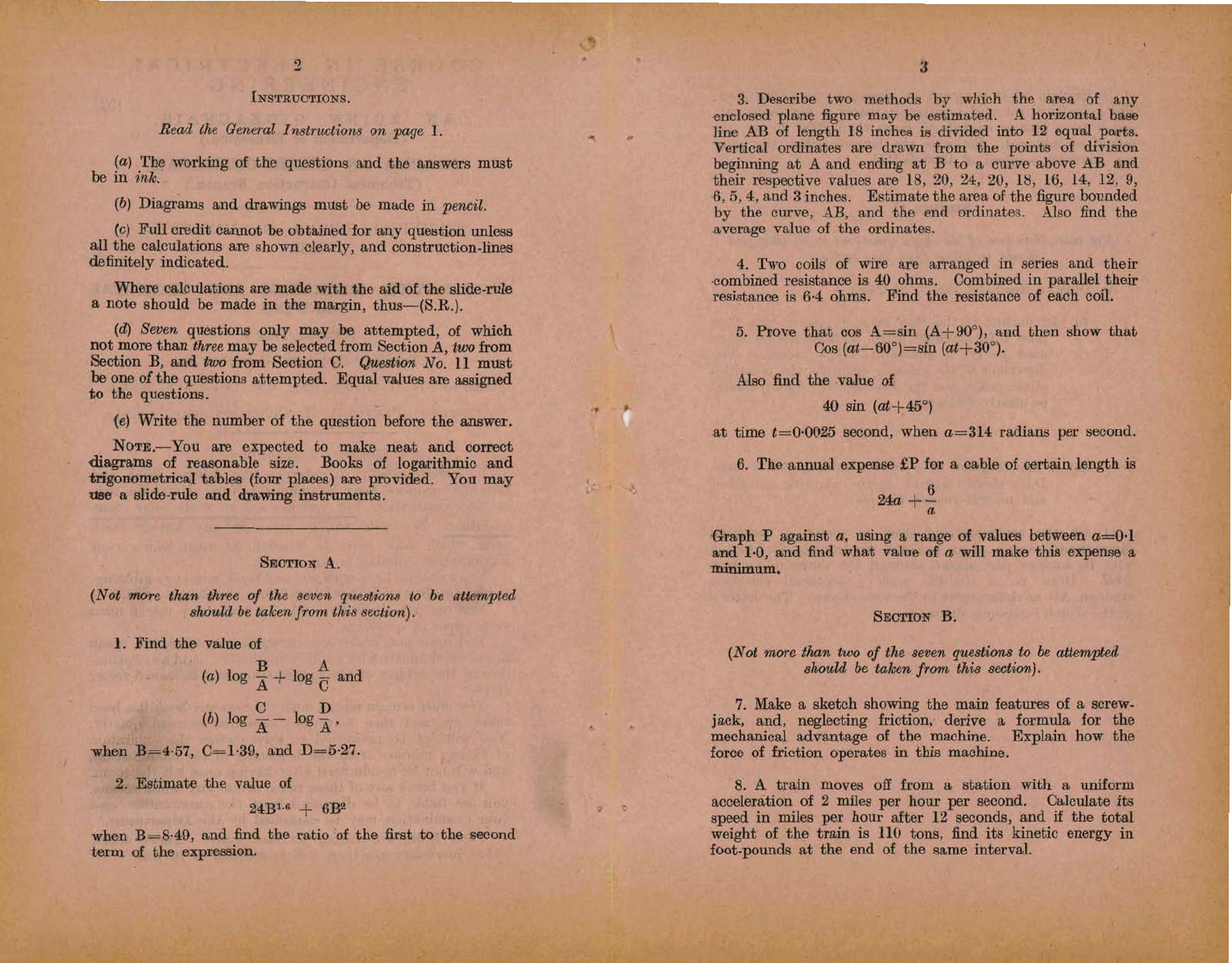9. Explain what is meant by the term centrifugal force. The cylindrical rotor of a turbo-alternator is not to be subjected to a greater centrifugal force than 2000 lb. wt. per pound of material. Estimate the largest radius the rotor can have for a speed of 1500 R.P.M.

### SECTION C.

## (Not more than two of the seven questions to be attempted should be taken from this section).

# 10. Draw a free-hand sketch of either-

 $(a)$  An outline of the field magnet system of a four pole D.C. machine fitted with interpoles when used as  $(1)$  a generator,  $(2)$  a motor. The directions of the exciting currents, the polarities of the poles, and the direction of rotation should be clearly indicated.

# Orthogona all the contract of the contract of

(b) A line diagram of a starter suitable for a large D.C. shunt wound motor showing overload and no-volt release devices.

11. On the accompanying sheet is shown a free-hand dimensioned sketch of an enclosed electromagnetic switch with its interior part shown through the surrounding iron shell. Draw to a suitable scale a sectional elevation through AB at right angles to the view shown. The letter  $d$ in the sketch represents diameter.

and and the planner will be consert to sent tends